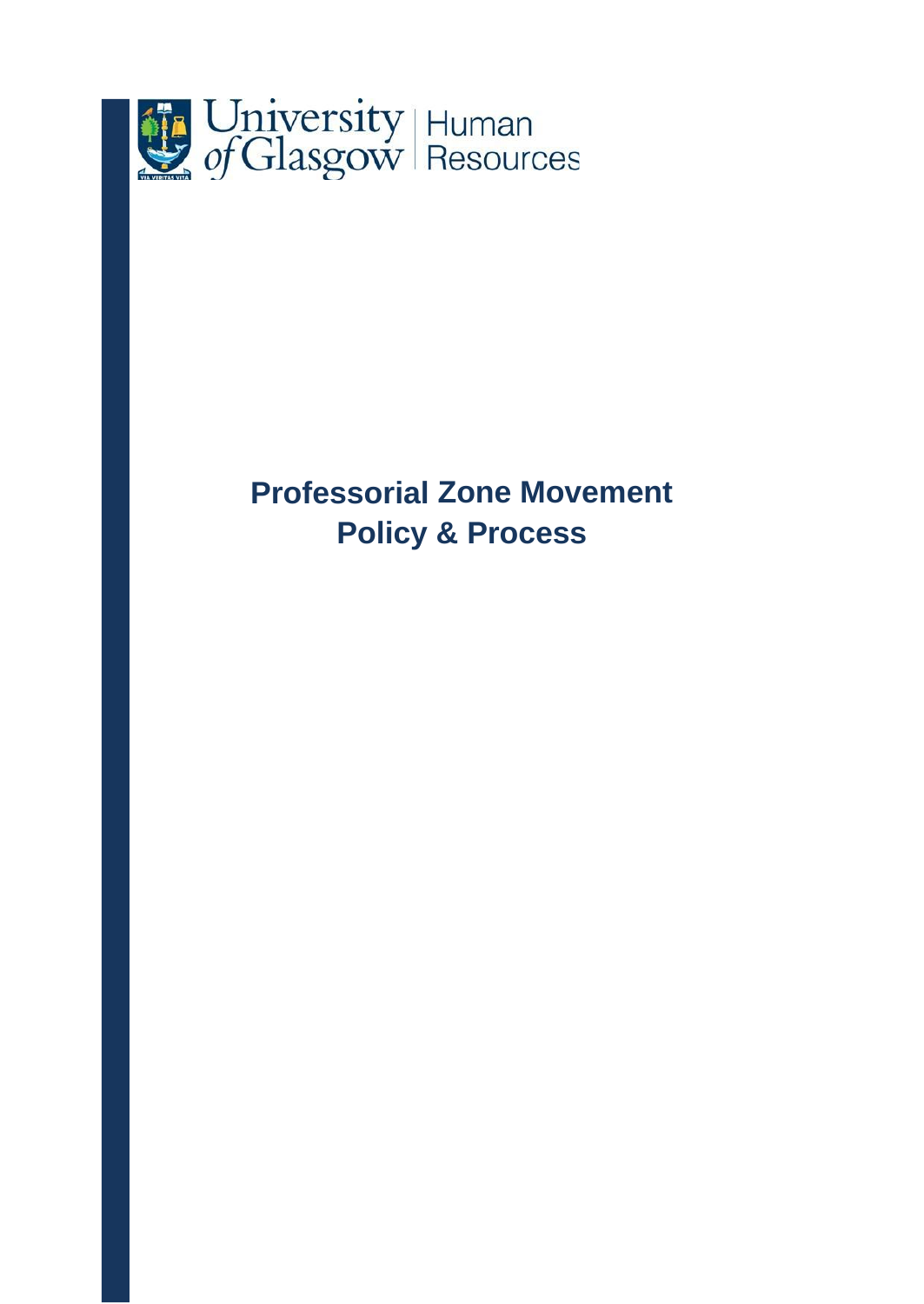# **Contents**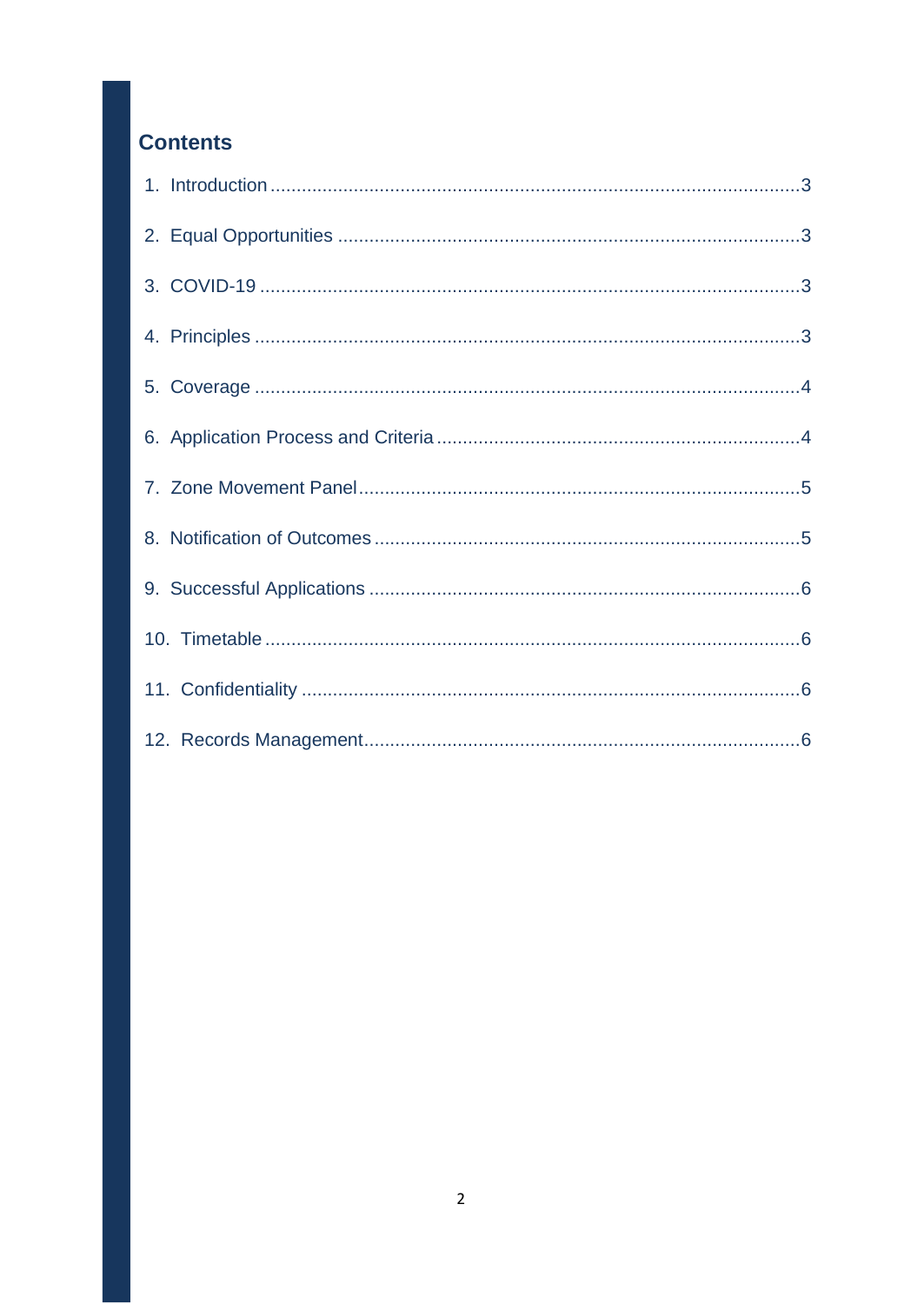# <span id="page-2-0"></span>**1. Introduction**

The University's Zone Based Pay & Reward Structure provides for movement between zones within the professorial grade of the academic career track, subject to satisfying the relevant zone descriptor criteria in relation to which an application is sought through a self-application process.

# <span id="page-2-1"></span>**2. Equal Opportunities**

The University of Glasgow is committed to promoting equality of opportunity in all its activities and aims to provide a work, learning, research and teaching environment free from discrimination and unfair treatment. The principles of the Athena SWAN Charter are embedded in the application of this policy. Procedures for movement between zones are intended to be fair, transparent and consistent with the University's Equal Opportunities Policies.

Against this background, all members of the professoriate will be treated fairly and equitably with outcomes based solely on assessment of a professorial profile in relation to the specified criteria applicable to the zone into which placement is sought, irrespective of employment or contractual status and personal circumstances. The Panel will consider individuals who are currently, or have been, part-time, or have had a significant absence, whether due to parental leave, illness or other cause provided they outline clearly in their application the impact of those factors on output.

Further, the University's Equality and Diversity Strategy Committee monitors ethnic origin, disability and gender data in relation to the outcome of applications for zone movement. This continual review of career development trends and statistics ensures that the criteria against which decisions are taken, remain objectively justifiable and lawful in accordance with equality legislation.

# <span id="page-2-2"></span>**3. COVID-19**

The online application process permits applicants to outline any additional or specific impact on their track record of performance and activity profile as a consequence of the global pandemic. These may include, balancing remote working with additional caring responsibilities, lack of accessibility for laboratory-based research, enhanced opportunity to collaborate, etc. Candidates should provide a brief outline of the resultant impact on their output for promotion committees to consider and determine in their deliberations

#### <span id="page-2-3"></span>**4. Principles**

The procedure incorporates the undernoted principles:

- Applications for movement between zones will be subject to a rigorous and robust internal process.
- Professorial staff may be considered for movement into the next zone, subject to satisfying the relevant zone descriptor through the provision of specific evidence demonstrating that the level of performance and associated outputs match the zone descriptors of the higher level.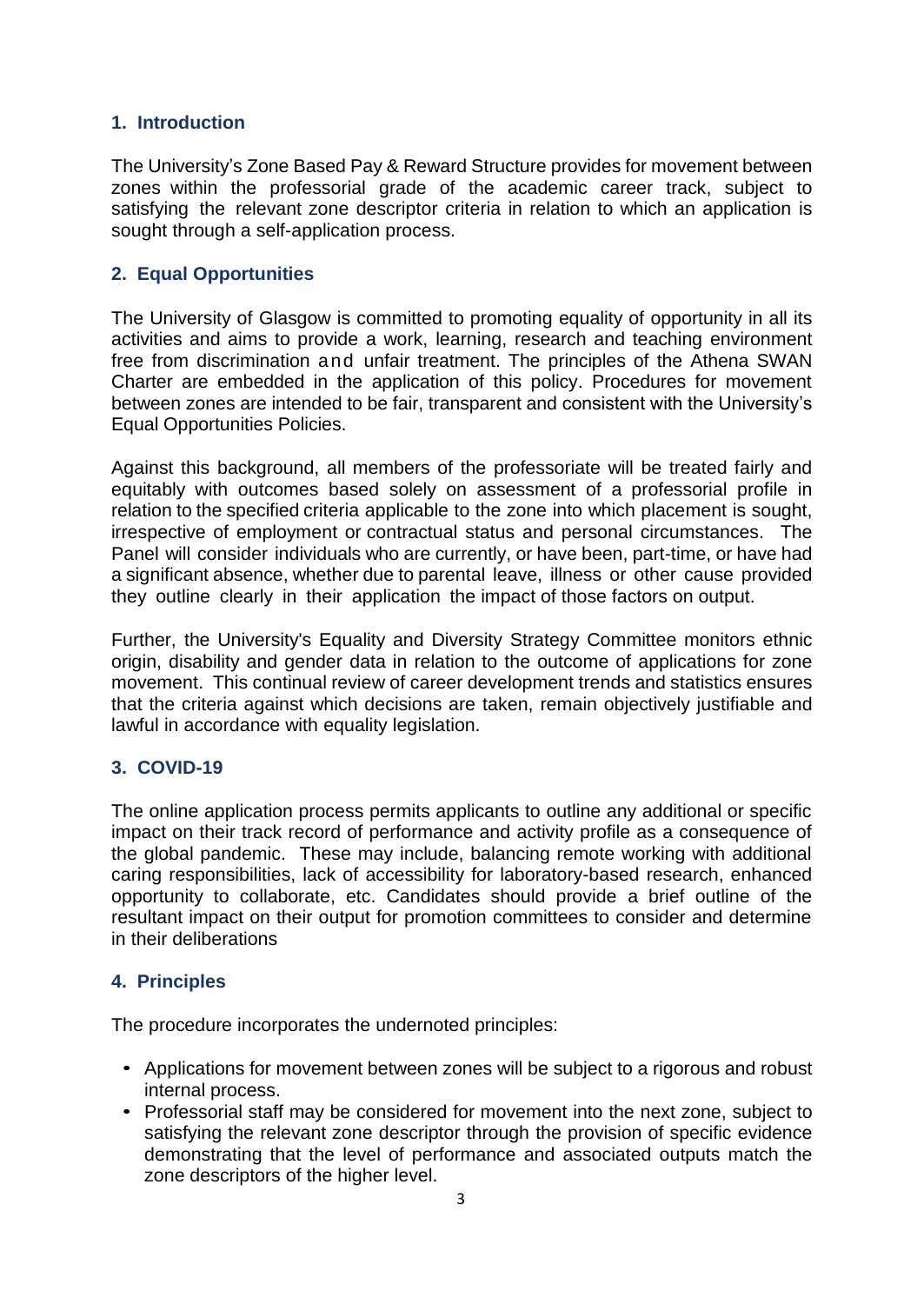- Each professorial profile will be considered and judged on its merits in accordance with the relevant career track criteria applicable to the zone into which movement is sought.
- It is expected that a professor will normally be able to demonstrate meeting a preponderance of the criteria outlined across the range of academic activity, to justify movement into the next zone within the professorial career path, irrespective of track. It is recognised that distinction in all the areas detailed in the zone criteria will very rarely be achieved. There will be no expectation that all the listed activities will be undertaken all the time. It does mean that the University can expect/require professors to undertake any of these activities. The criteria are not exhaustive, and professors may be required to undertake other duties of a similar level and responsibility. In some roles and disciplines, some of the activities detailed will be essential requirements of the role. Criteria for assessing the extent to which a professorial profile meets the criteria for movement into the next zone will be applied fairly and consistently.
- Judgements will be based as far as possible on objective evidence in meeting a preponderance of the requisite criteria across the range of academic activity applicable to the professorial career path and zone.

# <span id="page-3-0"></span>**5. Coverage**

The policy and process is accessible to all members of the professoriate within and potential recruits to the zone-based pay and reward structure.

#### <span id="page-3-1"></span>**6. Application Process and Criteria**

The decision to apply is that of the applicant, whether supported or not by their line manager. Applicants should be mindful that an unsuccessful outcome will normally prevent a further application being made the following year without the support of their Vice Principal & Head of College.

Professors seeking zone movement are expected to provide clear evidence to demonstrate the extent to which the relevant zone criteria are satisfied in the Professorial Zoning Form. Further, professors are strongly advised and encouraged to discuss their application with the relevant Head of School/Director of Research Institute prior to submission. Heads of Schools/Directors of Research Institutes and Heads of Colleges will normally, as part of annual performance and development review discussions, have taken the opportunity to discuss potential future development and career trajectory with each professor.

Where relevant applications will normally consist of: -

- Professorial Zone Movement Application
- Grant Calculation
- PhD Calculation
- An up-to-date CV
- A full publication list (including all publications)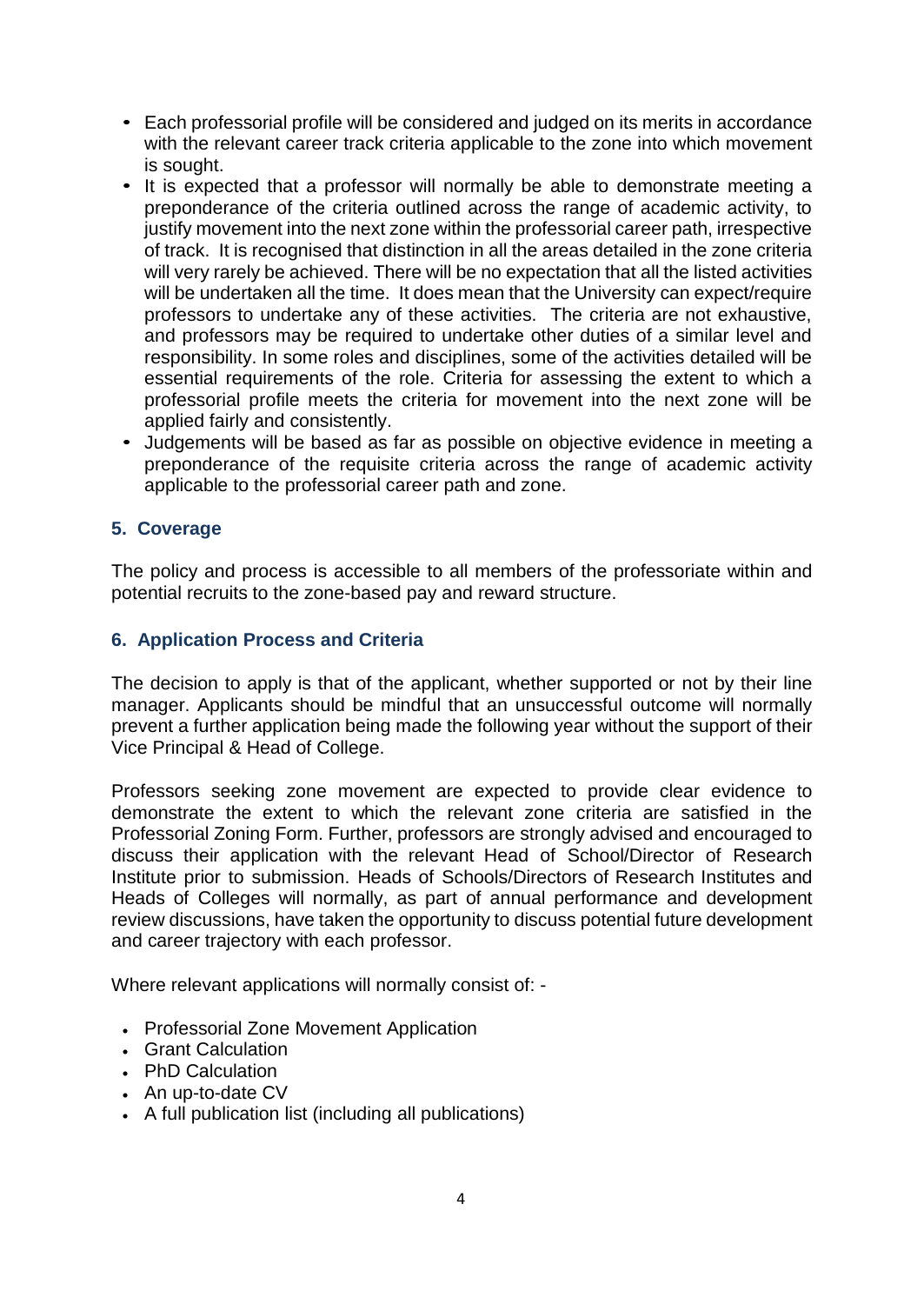The submitted documentation will be assessed against the relevant Career track [Zone Descriptors.](https://www.gla.ac.uk/myglasgow/humanresources/all/pay/professorialandgrade10staff/zonedescriptors/) Applications for zone movement will be assessed and subsequent decisions normally taken on the basis of best-fit with the zone criteria into which movement is sought, across the range of academic activity in the relevant career track zone descriptor, and ultimately where there is conformance.

| <b>Career Track</b>                                                | <b>Assessment Based On</b>                          |
|--------------------------------------------------------------------|-----------------------------------------------------|
| Research & Teaching                                                | Preponderance across 7 criteria                     |
| Academic Clinician                                                 | Clinical practice + preponderance across 7 criteria |
| Learning, Teaching & Scholarship   Preponderance across 5 criteria |                                                     |

#### **Scholarship**

The Head of School / Director of Research Institute is required to complete a statement providing an evaluation of the professorial profile against the identified career track zone criteria detailing the extent to which the submission satisfies the criteria for the zone. In addition, the Head of School / Director of Research Institute is expected to comment upon and confirm the factual accuracy of the submission.

# <span id="page-4-0"></span>**7. Zone Movement Panel**

A Zone Movement Panel meeting will be chaired by the Senior Vice Principal/Deputy Vice Chancellor – Academic and will comprise the Vice Principals for Learning & Teaching and Research, the Clerk of Senate, the Executive Director of People & OD and the Director of Performance & Reward, along with a clerk from the Performance, Pay & Reward team.

Each College Vice-Principal will attend only for cases in their respective Colleges with the relevant Head of School or Director of Research Institute for those cases under consideration. A further two members of senior professorial staff (either another Head of School/Director of Research Institute, a Dean or someone nominated by the Vice-Principal/ Head of College) may also attend for College specific cases along with the College Head of People & OD.

The panel will be responsible for reviewing each application for zone movement and determining whether an application for zone movement is justified.

#### <span id="page-4-1"></span>**8. Notification of Outcomes**

Following consideration by the Zone Movement Panel the Performance, Pay & Reward team will communicate the outcome of the process to all applicants. Where an application for zone movement is unsuccessful, or where the outcome of an application is different to that for which zone movement was submitted, feedback will be provided to unsuccessful applicants by the Head of School / Director of Research Institute with appropriate information from the College Panel. This will include guidance and support in relation to any future application. Unsuccessful applicants will normally be unable to re-apply for a two-year period without permission from their Vice Principal & Head of College.